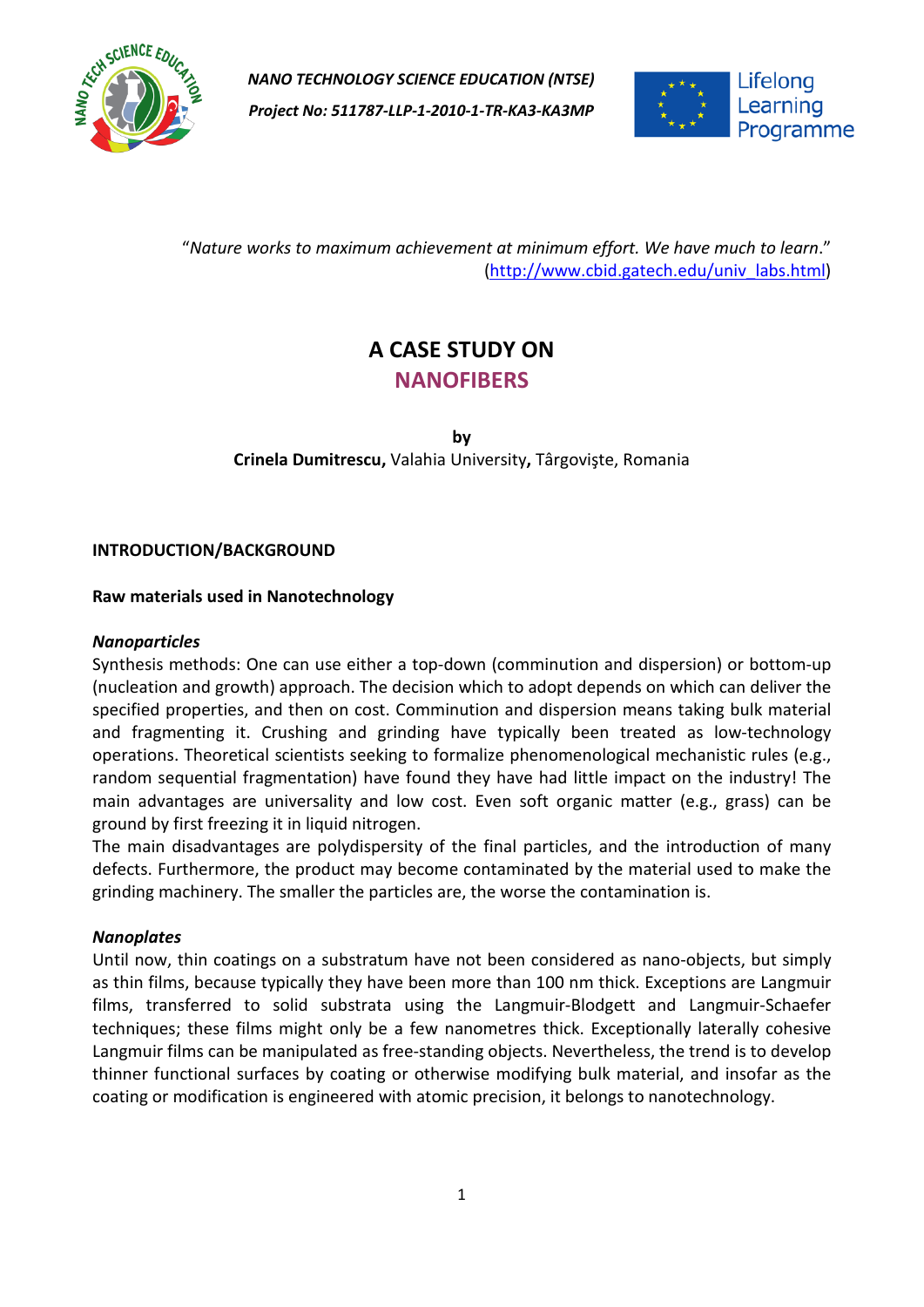



#### *Graphene-based materials*

Inspired by learning about naphthalene and anthracene, countless school children have doubtless doodled endless fused polyaromatic rings. It has long been known that graphite is composed of stacks of such polyaromatic sheets, which are called graphene. Due to convincing theoretical work, it was however long believed that two-dimensional crystals cannot exist. The ostensive demonstration of their existence (graphene sheets) have, *post hoc*, led to the explanation that their stability is due to undulations of the sheet.

#### *Graphene*

The graphene lamellae stacked to make bulk graphite were from the ease of their detachment (e.g., writing with graphite on paper) known to be only weakly bound to each other. Individual sheets of graphene can actually be peeled off graphite using adhesive tape. Alternatively, a crystal of silicon carbide can be heated under vacuum to 1300 C; the silicon evaporates and the remaining carbon slowly reorganizes to form some graphene.

#### *Carbon nanotubes*

The carbon nanotube is a seamless tube made by rolling up graphene. It was long known that carbon filaments are formed by passing hydrocarbons over hot metal surfaces, especially iron and nickel. The actual nature of carbon nanotubes was however only established relatively recently. Multiwall carbon nanotubes consists of several concentric tubes of graphene nested inside each other.

The three methods for producing carbon nanotubes are the laser furnace, the carbon arc (i.e., vaporizing graphitic electrodes), and (plasma enhanced) chemical vapour deposition (Figure 1). Carbon nanotubes are often closed at one or both ends by a hemisphere of fullerene.



*Figure 1 - A forest of carbon nanotubes produced by plasma-enhanced chemical vapour deposition*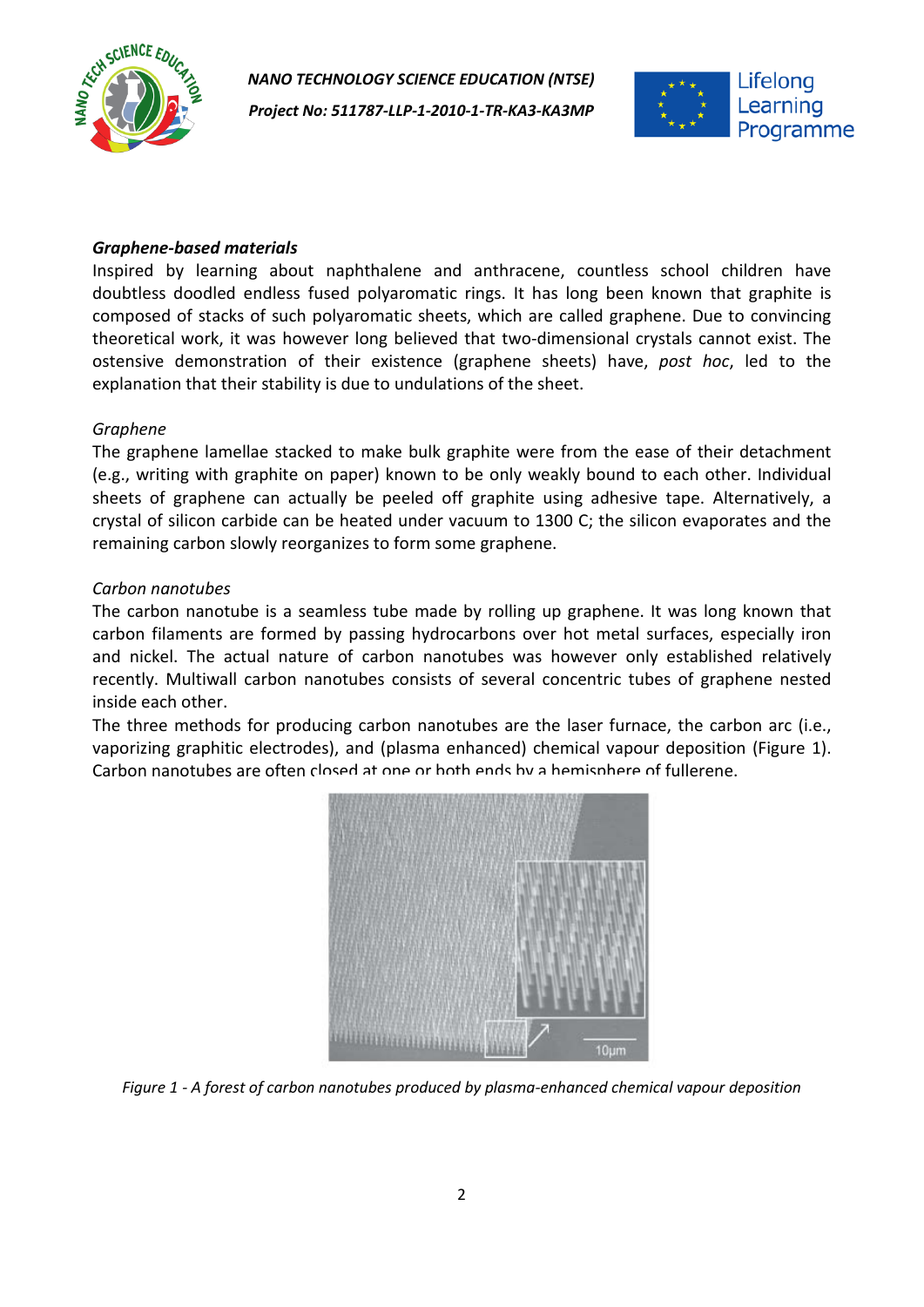



# *Carbon nanoparticles*

Fullerenes (also known as soluble carbon or buckyballs) can be thought of as graphene curled up to form an enclosed spherical shell. They exist as C60,C70, etc. They can be made in a carbon arc, but burning a hydrocarbon feedstock with strict control of the oxygen supply is a more controllable method. The fullerenes can be separated from coproduced soot by dissolving them out.

## *Nanofibers*

"Nanofiber" is the generic term describing nano-objects with two external dimensions in the nanoscale. A nanorod is a rigid nanofiber, a nanotube is a hollow nanofiber, and a nanowire is an electrically conducting nanofiber. Three approaches can be used to synthesize nanofibers. For some substances, under certain conditions, the natural growth habit is acicular. Therefore, the nucleation methods described in the previous section can be used to generate nuclei, followed by a growth stage to elongate them

Heterogeneous nucleation can be induced at the solid/gas interface by predepositing small catalytic clusters. Upon addition of vapour, condensation on the clusters and growth perpendicular to the solid substratum takes place. This is used as an efficient way of synthesizing carbon nanotubes. A drawback of the method is that the preparation is almost inevitably contaminated with the catalyst.

If uniform nanopores can be formed in a membrane (e.g., by laser drilling or by self-assembly) they can be used as templates for nanofiber formation. The material for the fibre should be deposited as a shell on the inner surface of the pores (if the goal is to make nanotubes), or else should completely fill the pores (for nanorods). Nanofibers, especially nanorods, formed by either of the two previous methods can also be used as templates for making nanotubes of a different material.

Nanofibers are an exciting new class of material used for several value added applications such as medical, filtration, barrier, wipes, personal care, composite, garments, insulation, and energy storage. Special properties of nanofibers make them suitable for a wide range of applications from medical to consumer products and industrial to high-tech applications for aerospace, capacitors, transistors, drug delivery systems, battery separators, energy storage, fuel cells, and information technology.

Generally, polymeric nanofibers are produced by an electrospinning process (Figure 2). Electrospinning is a process that spins fibers of diameters ranging from 10nm to several hundred nanometers. This method has been known since 1934 when the first patent on electrospinning was filed. Fiber properties depend on field uniformity, polymer viscosity, electric field strength and DCD (distance between nozzle and collector). Advancements in microscopy such as scanning electron microscopy has enabled us to better understand the structure and morphology of nanofibers. At present the production rate of this process is low and measured in grams per hour.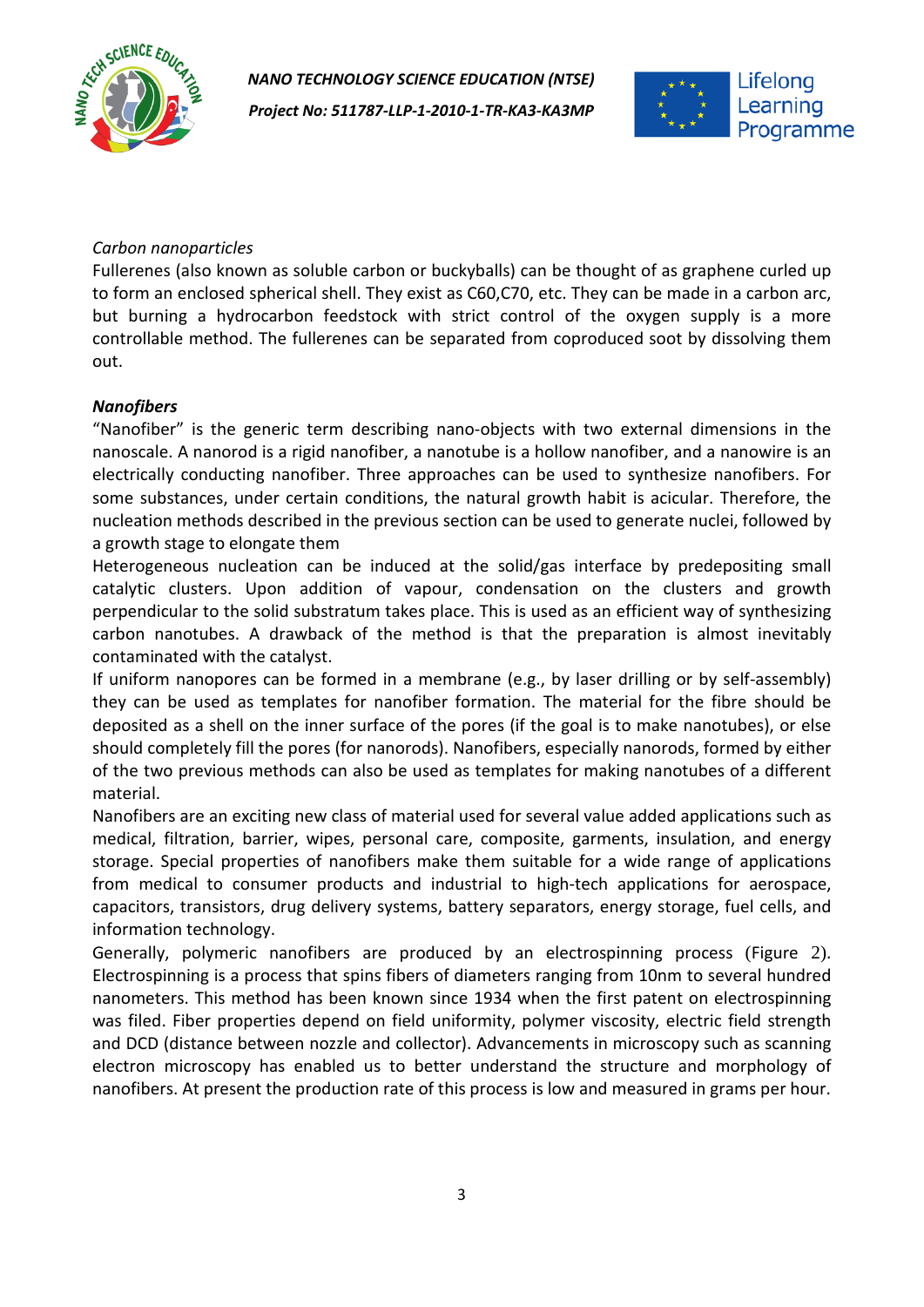





*Figure 2 - Schematic representation of electrospinning process*

Another technique for producing nanofibers is spinning bi-component fibers such as Islands-In-The-Sea fibers in 1-3 denier filaments with from 240 to possibly as much as 1120 filaments surrounded by dissolvable polymer. Dissolving the polymer leaves the matrix of nanofibers, which can be further separated by stretching or mechanical agitation.



*Figure 3 - Nanofibers from Bicomponent fibers*

As described above, nanofibers are also manufactured by splitting of bicomponent fibers (Figure 3); most often bicomponent fibers used in this technique are islands-in-a-sea, and segmented pie structures. Bicomponent fibers are split with the help of the high forces of air or water jets.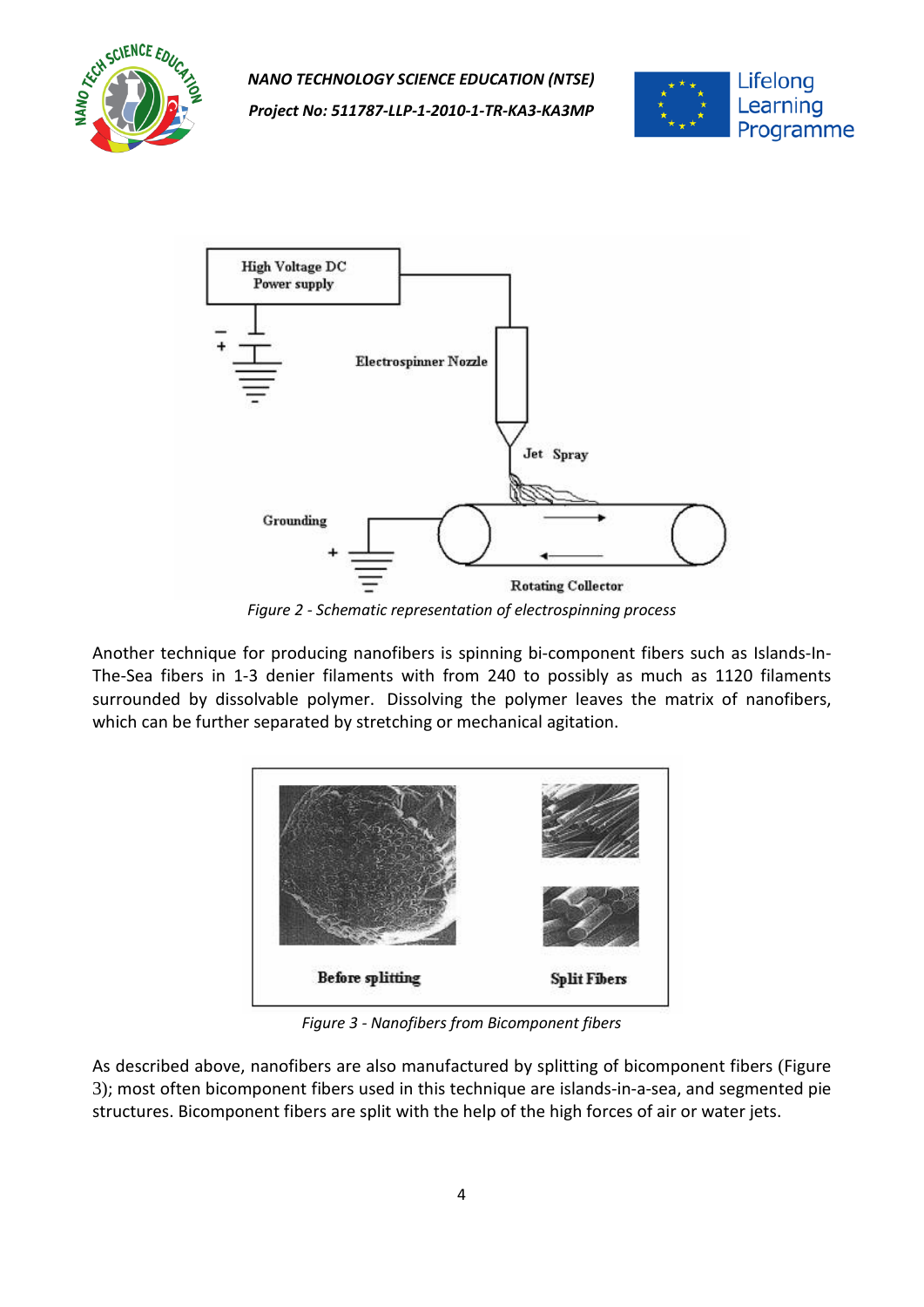



The most often used fibers in this technique are nylon, polystyrene, polyacrylonitrile, polycarbonate, PEO, PET and water-soluble polymers. The polymer ratio is generally 80% islands and 20% sea.

The resulting nanofibers after dissolving the sea polymer component have a diameter of approximately 300 nm. Compared to electrospinning, nanofibers produced with this technique will have a very narrow diameter range but are coarser.

# • *Properties of nanofibers*

Nanofibers exhibit special properties mainly due to extremely high surface to weight ratio compared to conventional nonwovens.

Low density, large surface area to mass, high pore volume, and tight pore size make the nanofiber nonwoven appropriate for a wide range of filtration applications.

Figure 4 shows how much smaller nanofibers are compared to a human hair, which is 50-150  $\mu$ m and Figure 5 shows the size of a pollen particle compared to nanofibers. The elastic modulus of polymeric nanofibers of less than 350 nm is found to be 1.0±0.2 Gpa.



*Figure 4 - Comparison between human hair and nanofiber web*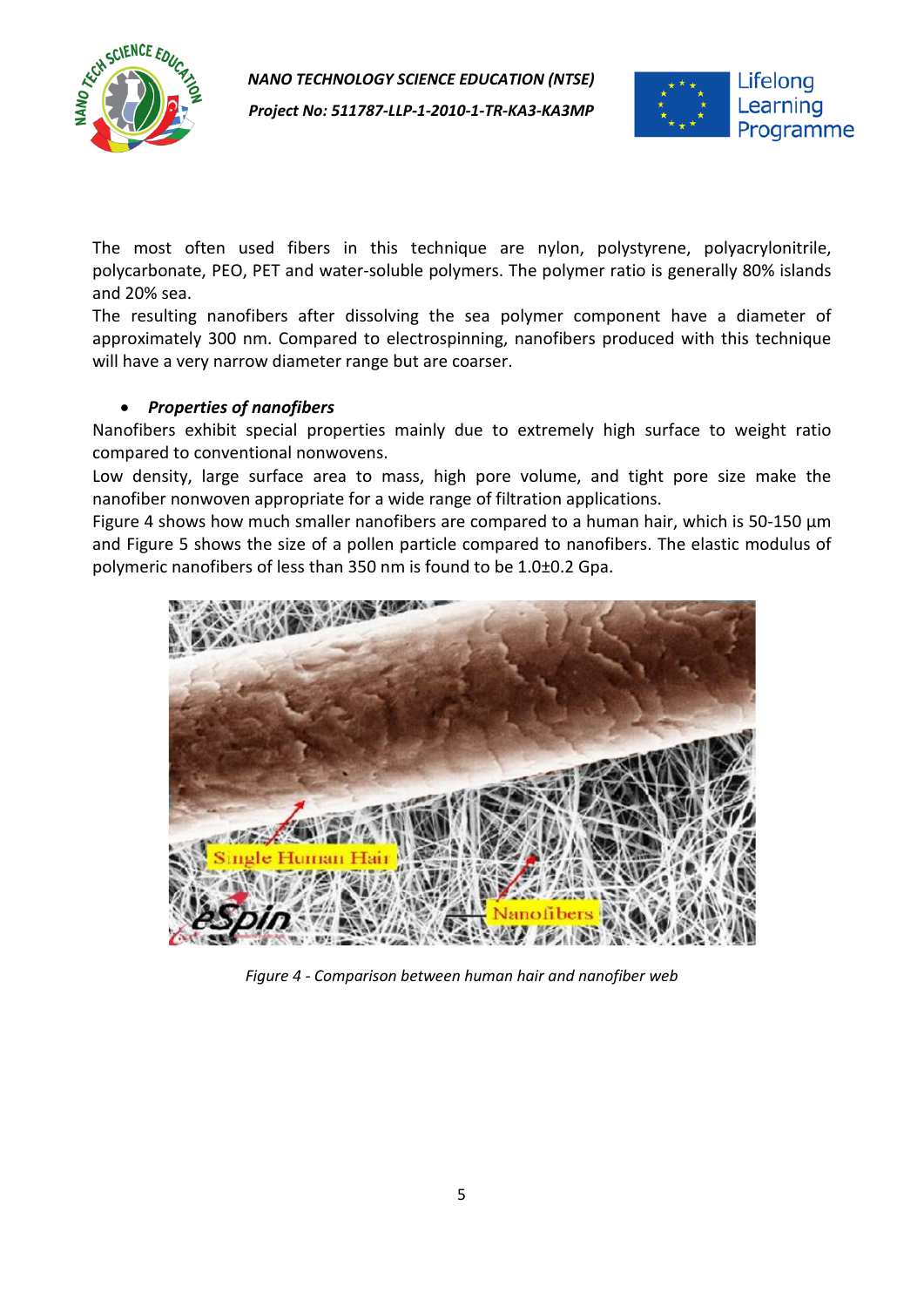





*Figure 5 - Entrapped pollen spore on nanofiber web*

## • *Applications of nanofibers*

Nanofibers have applications in medicine, including artificial organ components, tissue engineering, implant material, drug delivery, wound dressing, and medical textile materials. Recently, researchers have found that nanofiber meshes could be used to fight against the HIV-1 virus, and be able to be used as a contraception. In wound healing nanofibers assemble at the injury site and stay put, drawing the body's own growth factors to the injury site. Protective materials include sound absorption materials, protective clothings against chemical and biological warfare agents, and sensor applications for detecting chemical agents. Nanofibers have also been used in pigments for cosmetics. Applications in the textile industry include sport apparel, sport shoes, climbing, rainwear, outerwear garments, baby diapers. Napkins with nanofibers contain antibodies against numerous biohazards and chemicals that signal by changing color (potentially useful in identifying bacteria in kitchens).

Filtration system applications include HVAC system filters, HEPA, ULPA filters, air, oil, fuel filters for automotive, filters for beverage, pharmacy, medical applications, filter media for new air and liquid filtration applications, such as vacuum cleaners.

Energy applications include Li-ion batteries, photovoltaic cells, membrane fuel cells, and dyesensitized solar cells. Other applications are micropower to operate personal electronic devices via piezoelectric nanofibers woven into clothing, carrier materials for various catalysts, and photocatalytic air/water purification.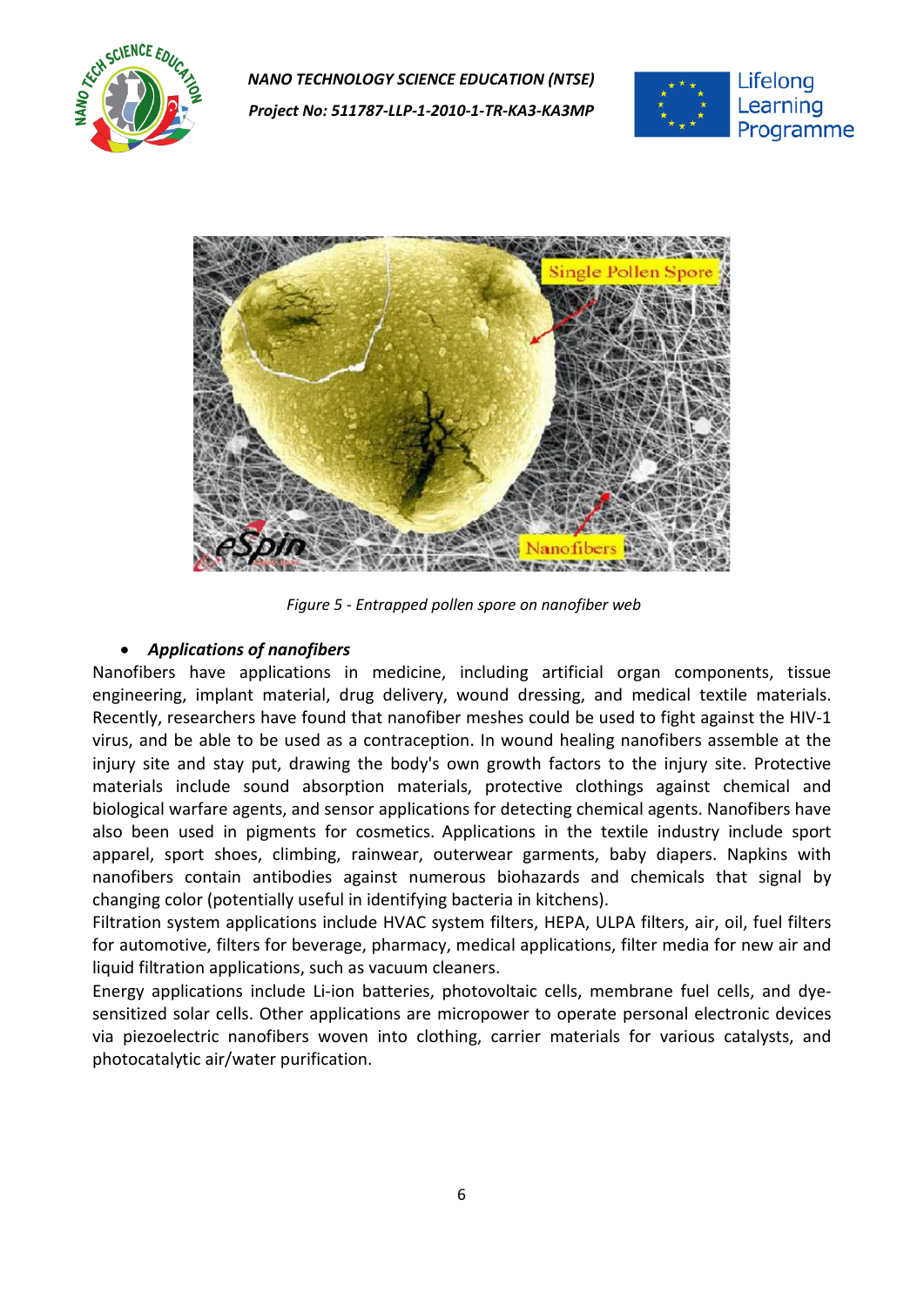



## *Filtration*

Nanofibers have significant applications in the area of filtration since their surface area is substantially greater and have smaller micropores than melt blown (MB) webs. High porous structure with high surface area makes them ideally suited for many filtration applications. Nanofibers are ideally suited for filtering submicron particles from air or water. Electrospun fibers have diameters three or more times smaller than that of MB fibers. This leads to a corresponding increase in surface area and decrease in basis weight.

Nanofibers combined with other nonwoven products have potential uses in a wide range of filtration applications such as aerosol filters, facemasks, and protective clothing. At present, military fabrics under development designed for chemical and biological protection have been enhanced by laminating a layer of nanofiber between the body side layer and the carbon fibers. Electrospun nanofiber webs are used for very specialized filtration applications.

#### *Medical application*

Nanofibers are also used in medical applications, which include, drug and gene delivery, artificial blood vessels, artificial organs, and medical facemasks. For example, carbon fiber hollow nano tubes, smaller than blood cells, have potential to carry drugs in to blood cells (Figure 6).



*Figure 6 - Comparison of red blood cell with nanofibers web*

Nanofibers and webs are capable of delivering medicines directly to internal tissues. Antiadhesion materials made of cellulose are already available. Researchers have spun a fiber from a compound naturally present in blood. This nanofiber can be used as varieties of medical applications such as bandages or sutures that ultimately dissolve in to body. This nano fiber minimizes infection rate, blood lose and is also absorbed by the body.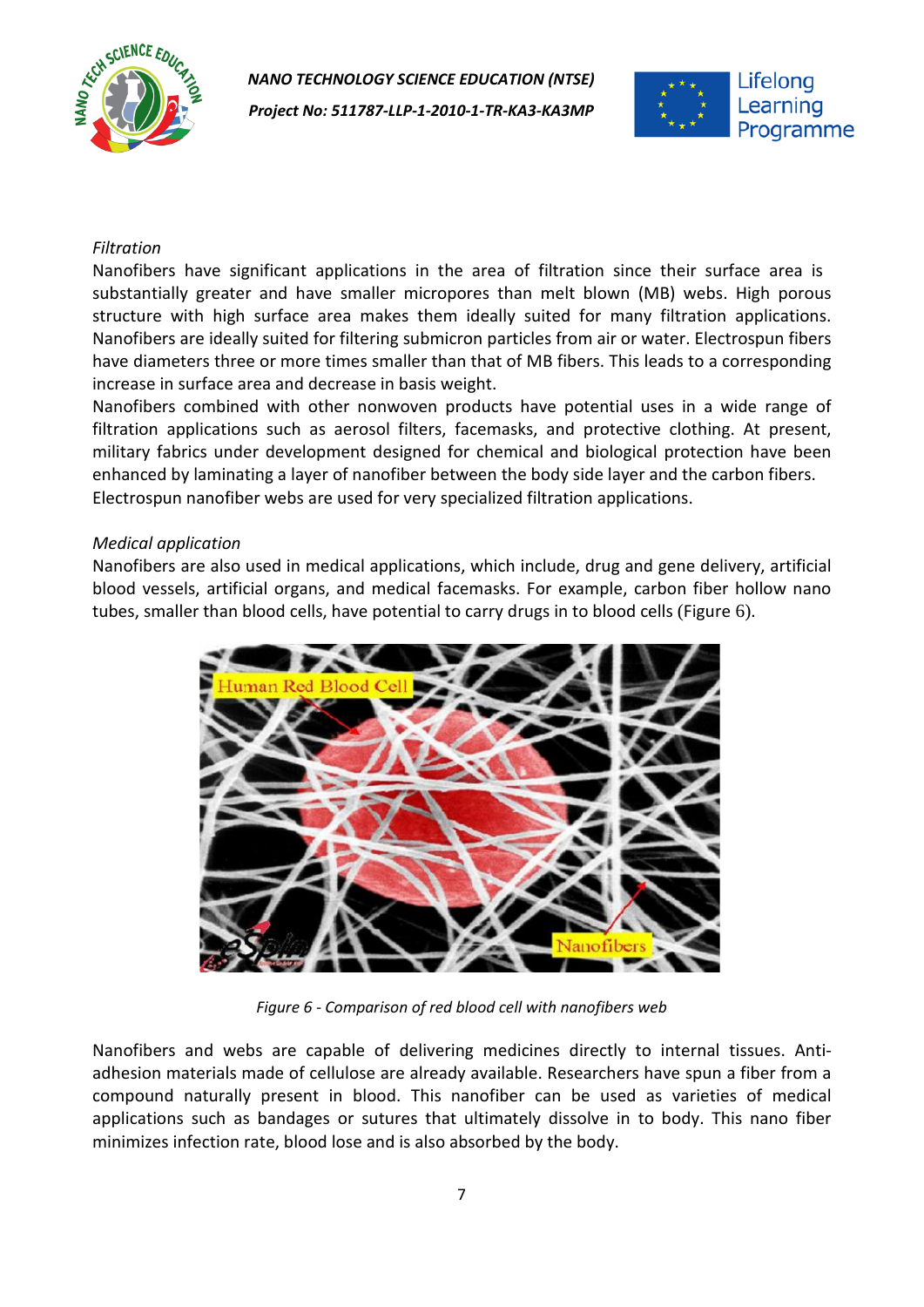



To meet these varied requirements a layered composite structure is used. The bulk of the filter is generally made of one or multiple MB layers designed from coarse to fine filaments. This is then combined with a nanofiber web. The MB layer provides fluid resistance while the outer nanofiber layer improves smoothness for health, wear and comfort.

Nanofibers greatly enhance filtration efficiency (FE). Scientists studied the effectiveness of nanofibers on filter substrates for aerosol filtration. They compared filtration and filter media deformation with and without a nanofiber coating of elastic MB and found that the coating of nanofiber on the substrate substantially increases FE.

With most of the nanofiber filter media, a substrate fabric such as SB or MB fabric is used to provide mechanical strength, stabilization, pleating, while nanofiber web component is used to increase filtration performance

## **PURPOSE**

In this activity we intend to familiarize master students / prospective teachers of science with important concepts related to nanofibers and their use in everyday life. The master students will develop an essay which must contain a virtual or real experiment that can be implemented in classroom. Having in view they are master students from Science area (Chemistry) and moreover prospective teaches, they must take care also to didactical and pedagogical aspects. Some of the selected information / examples made available to the students are presented below, most of them beeing accessible from NTSE database (Repository) under *L Education (General)*, [Technology \(General\)](http://ntse.ssai.valahia.ro/view/subjects/T1.html), [R Medicine](http://ntse.ssai.valahia.ro/view/subjects/R1.html) (General) and [Q Science \(General\)](http://ntse.ssai.valahia.ro/view/subjects/Q1.html) sections. Here's the proposed list:

#### *Fiber Optics*

Fiber Optics is a data-delivery system transmitting light and sound through glass fibers. In telecommunications, the fibre optic technology has replaced the copper-wire technology by delivering information 1000 times faster and 100 times farther.

#### *The index of refraction*

The index of refraction is a way of measuring the speed of light in a material. Light travels fastest in a vacuum, like in outer space. The speed of light in a vacuum is about 300,000 kilometers (186,000 miles) per second. Index of refraction is calculated by dividing the speed of light in a vacuum by the speed of light in the other medium. The refraction of a vacuum is therefore 1, by definition. The typical value for the cladding of an optical fiber is 1.52. (The index of refraction of the cladding is less than that of the core, causing rays of light leaving the core to be refracted back into the core).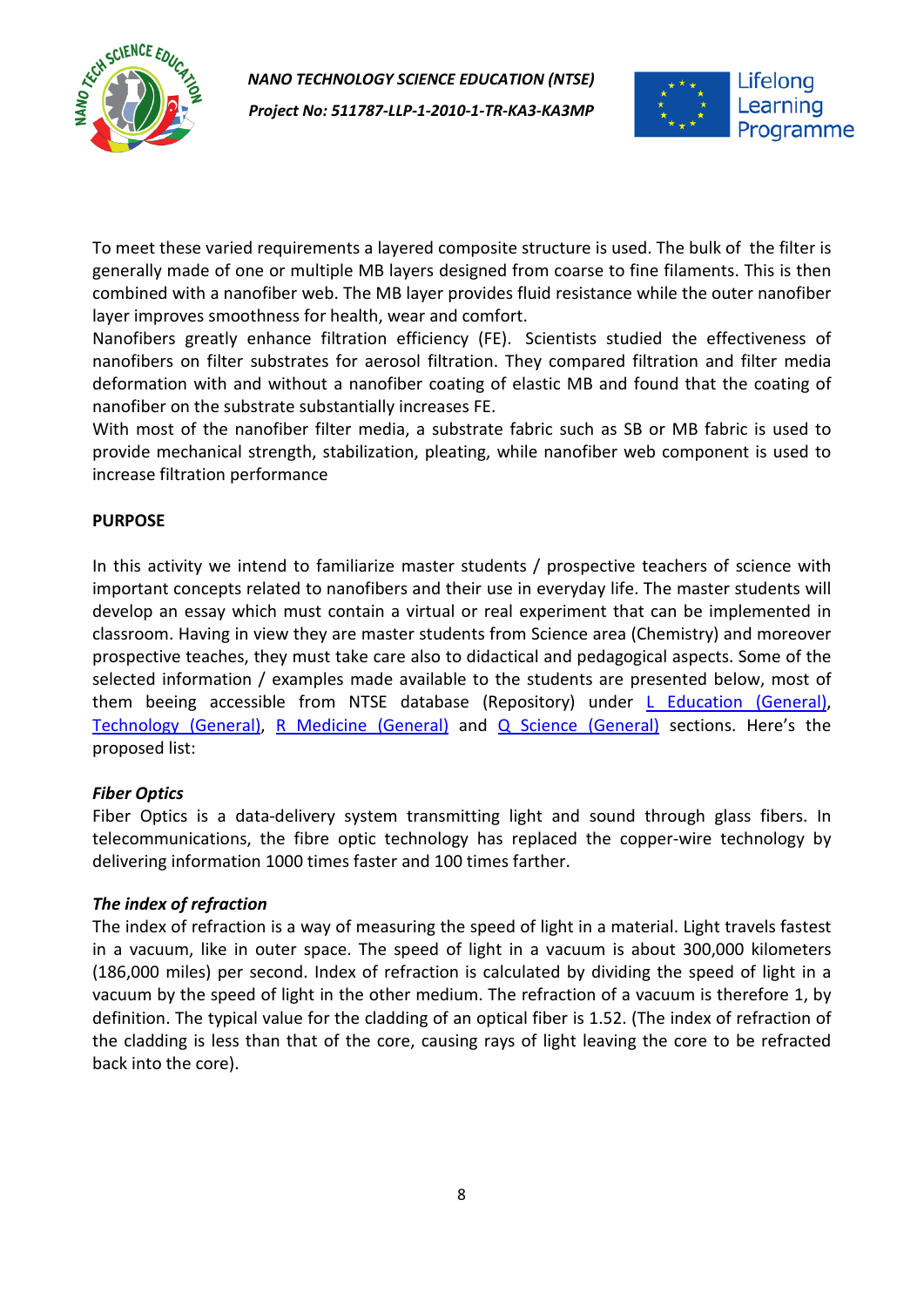



## *The total internal reflection*

The total internal reflection is a phenomenon that happens when a propagating [wave](http://en.wikipedia.org/wiki/Wave) strikes a medium boundary at an angle larger than a particular [critical angle](http://en.wikipedia.org/wiki/Total_internal_reflection#Critical_angle) with respect to the [normal](http://en.wikipedia.org/wiki/Normal_(geometry)) to the surface.

## *Internet fibers optics*

Internet fibers optics resembles the brain, because the functions depend on the ability of transmitting electrochemical signals to other cells, and responding appropriately to the signals received from other cells. Moreover, the myelin sheets covering the axons in the brain cells (neurons) resemble the claddings (Figure 7).



*Figure 7: The brain cell(3)*

# *The "sol-gel processing"*

The term "sol-gel" refers to a process in which solid nanoparticles dissolved in a liquid (a sol), and brought back together in a controlled manner, to form a continuous three-dimensional network extending throughout the liquid (a gel). The starting materials in the preparation of "sol" are usually inorganic metal salts or metal organic compounds, like metal alkoxides.

Sol-gel is a chemical solution process used to make ceramic and glass materials in a wide variety forms of thin films, fibers, or powders. These include ultra-fine or spherical shaped powders, thin film coatings, ceramic fibers, microporous inorganic membranes, monolithic ceramics and glasses, and extremely porous aerogel materials.

In a typical sol-gel process, the precursor is subjected to a series of hydrolysis and polymeration reactions to form a colloidal suspension, or a "sol". Further processing of the "sol" enables one to make ceramic materials in different forms:

- $\triangleright$  Thin films can be produced on a piece of substrate by spin-coating or dip-coating.
- Wet gels can be produced if the "sol" is cast into a mold. With further drying and heat-treatment, the gel is converted into dense ceramic or glass articles.
- $\triangleright$  Aerogel, a highly porous and extremely low density material, can be obtained if the liquid in a wet gel is removed under a supercritical condition.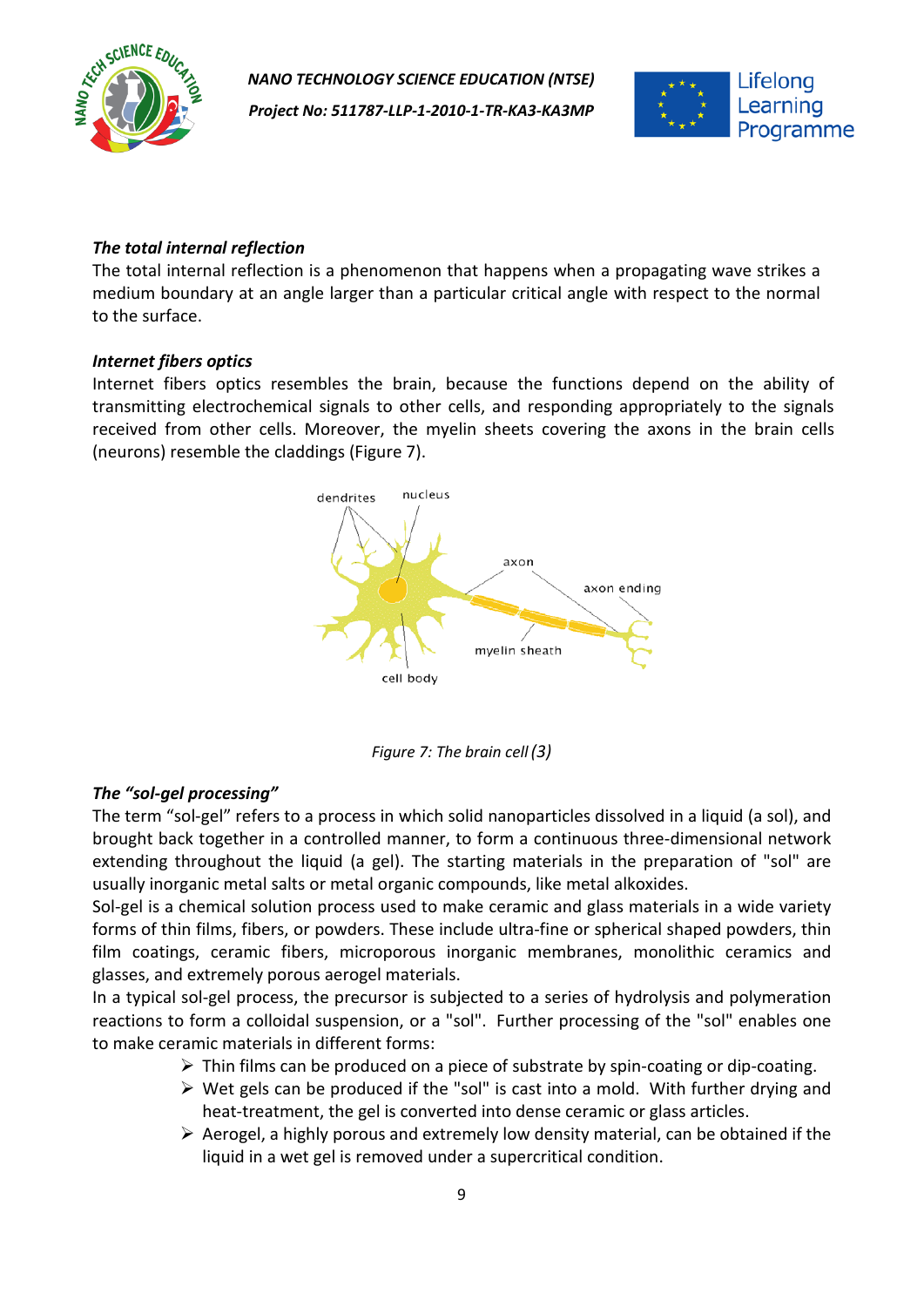

*Project No: 511787-LLP-1-2010-1-TR-KA3-KA3MP*



- $\triangleright$  Ultra-fine and uniform ceramic powders are formed by precipitation, spray pyrolysis, or emulsion techniques.
- $\triangleright$  Ceramic fibers can be drawn from the sol by adjusting the sol's viscosity. An overview of the sol-gel process is presented in the Figure 8.



*Figure 8: The sol-gel processes (6)*

#### **OBJECTIVES**

In completing the activity, students develop a variety of process skills critical to their further specialization including:

- $\triangleright$  working collaboratively;
- $\triangleright$  interpreting and prioritizing data / information;
- $\triangleright$  acquiring (by students) of investigative capacities and skills;
- $\triangleright$  defending an argument;
- $\triangleright$  increasing the students' confidence and their self-esteem to be involved in the discussion of scientific issues that can be found in ordinary and specialized newspapers;
- $\triangleright$  experimenting and obtaining reliable results.

From the scientific point of view, these activities allow students to learn about the defined characteristics of:

- nanotechnologies phenomena;
- $\triangleright$  possibilities of practical application related to theoretical knowledge of nanotechnologies;
- $\triangleright$  phenomena in the field of nanotechnologies;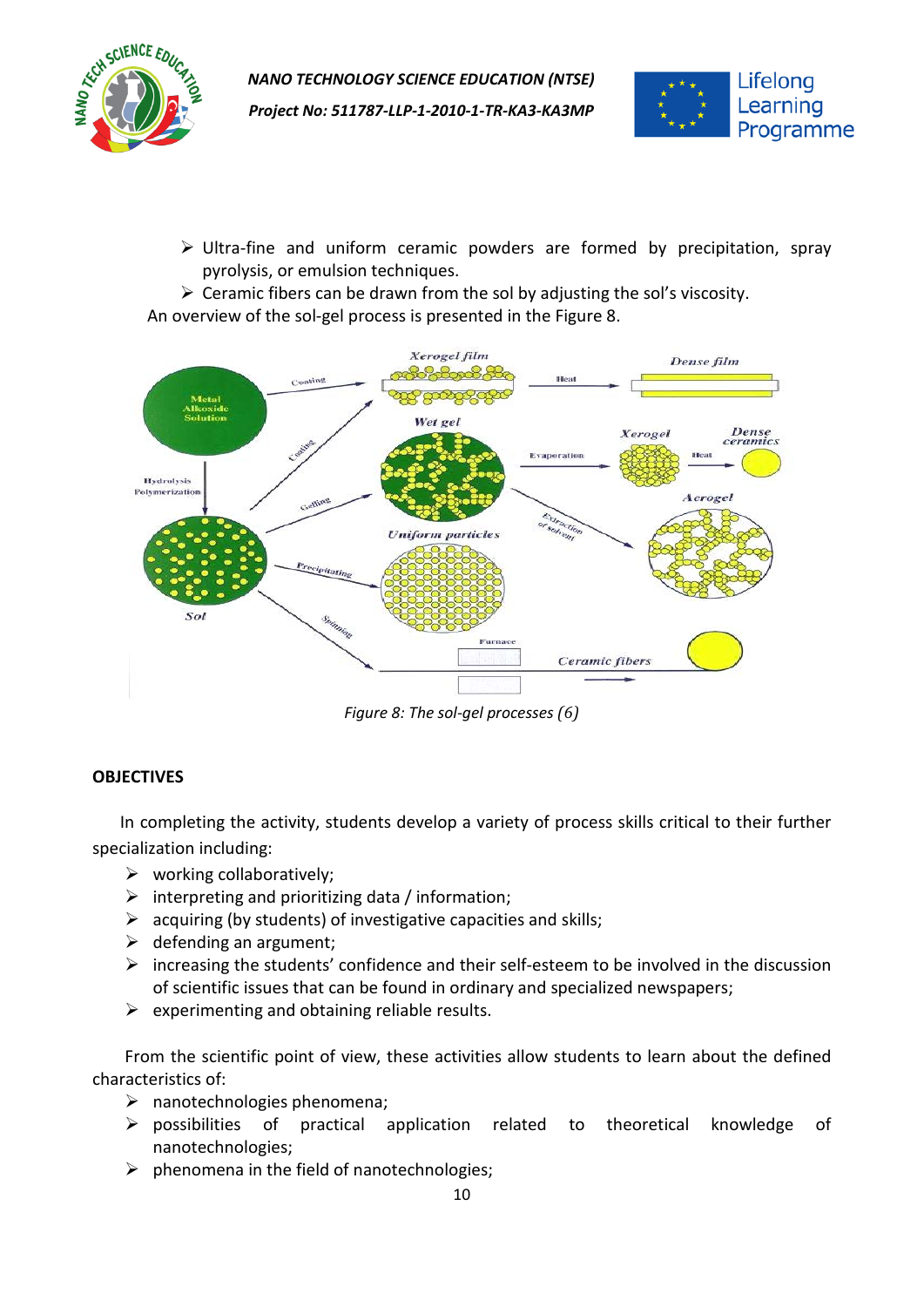



- $\triangleright$  physical characteristics of the phenomena in the field of nanotechnologies;
- $\triangleright$  carrying out the physical phenomena specific to nanofibers;
- $\triangleright$  application of the knowledge gained through the study of Science in related fields;
- $\triangleright$  presentation of the results of an investigative approach using specific Science terminology;
- $\triangleright$  advantages and disadvantages of nanofibers uses.

The activity designed for the *Chemistry master students (second year)*, sought to develop the knowledge, skills and attitudes of students involved, so that they can participate effectively in discussions on topical issues. At the same time, it stressed the direct exchanges of ideas and experience, laboratory work, to take a clearer picture of the investigative approach in action.

## **LEARNING RESULTS**

When acquiring the information and after realizing the activities, students are able to:

- $\triangleright$  edit a report / essay where to submit arguments in respect of decisions taken and the related reasons;
- $\triangleright$  identify the consequences of applying nanofibers to human health, environment and society;
- $\triangleright$  retrieve specific information in the proposed websites;
- $\triangleright$  analyze selected information in relation to the proposed objectives;
- $\triangleright$  decide how to deliver structured information in terms of didactical and pedagogical issues (terms, notions, experimental stages);
- $\triangleright$  analyze the pros and cons of nanofibers;
- $\triangleright$  submit collective conclusions made in front of the colleagues, in the laboratory.

# **CLASSROOM MANAGEMENT & SEQUENCE OF EVENTS**

At beginning of the activity starts, master students will search information related with the structure and properties of the optical fibers. Alternatively, the instructor / teacher could present them some of the basic concepts concerning "nano" term and experimental examples by using appropriated images and videos.

The students must share interesting facts and ideas found in the documented text, in order to arrive at a better understanding of the analyzed documents. It is recommended to start the documentation from the experiments proposed in the *Virtual Lab* of the *NTSE Project* (http://vlab.ntse-[nanotech.eu/NanoVirtualLab/](http://vlab.ntse-nanotech.eu/NanoVirtualLab/)); the documentation must be made also using the *NTSE Repository* [\(http://ntse.ssai.valahia.ro/\)](http://ntse.ssai.valahia.ro/).

As a guideline for students this activity was divided into six "sessions" (see Table 1), some inside laboratory and some outside laboratory.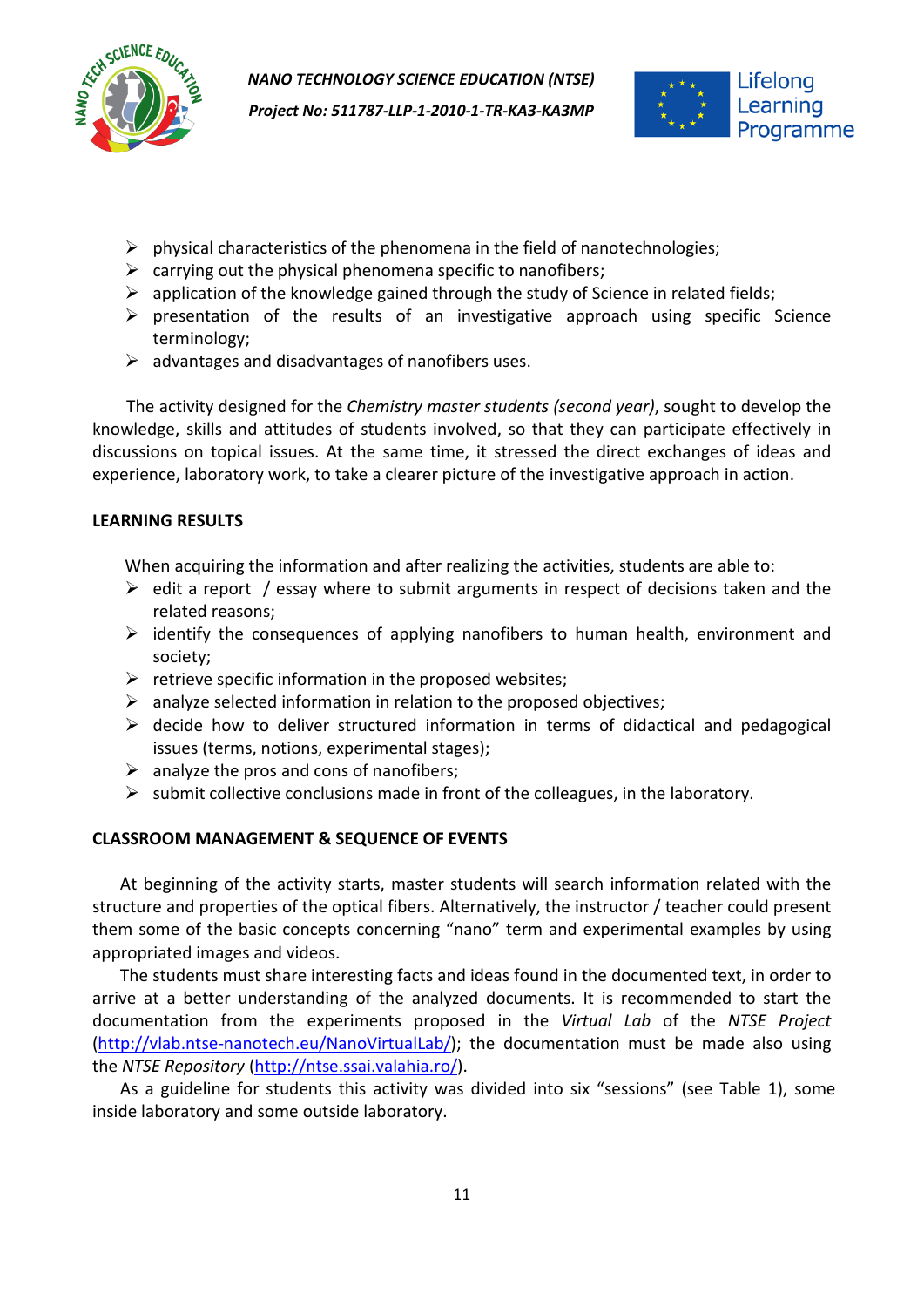

*Project No: 511787-LLP-1-2010-1-TR-KA3-KA3MP*



## Table 1. Sequence of Events

| Sequence     | Location                     | <b>Activities</b>                                                                                                                                                                                                                                              |
|--------------|------------------------------|----------------------------------------------------------------------------------------------------------------------------------------------------------------------------------------------------------------------------------------------------------------|
| Introduction | Outside lab                  | Students receive scenario / task and data and<br>brainstorm potential main experiment to be maid.<br>The master students research information related<br>with the structure and properties of the optical                                                      |
|              | Chemistry lab (50-90         | fibers.<br>The teacher / instructor facilitates students                                                                                                                                                                                                       |
| Session 1    | min)                         | discussion about nano terms and optical fibers.                                                                                                                                                                                                                |
| Session 2    | Outside lab                  | The students asses information and search for<br>additional information                                                                                                                                                                                        |
| Session 3    | Outside lab                  | The students outline and produce drafts of essays                                                                                                                                                                                                              |
| Session 4    | Chemistry lab (30-40<br>min) | The students present preliminary drafts to the<br>teacher and verify for reagents, materials etc. in<br>order to be available for experimental work                                                                                                            |
| Session 5    | Outside lab                  | The students revise products according to<br>reviewers' suggestions                                                                                                                                                                                            |
| Session 6    | Chemistry lab (90<br>min)    | The students present products to entire group<br>Each student reviews and evaluate one other<br>student's designed experiment. The experiment<br>selected (in terms of structure, didactical<br>approach, scientific notions etc.) is made by all<br>tstudents |

#### **RESOURCES**

#### *Procedural resources*:

- methods and processes: experimenting, explanation, observation,, conversation, deliberation, discussion;
- form of organization: individual (frontal).

*Material resources*: video-projector, flipcharts, media texts, PCs, Internet, Colloidal Chemistry laboratory (instruments, reagents, utilities etc.)

## **PROCESS FINALIZATION**

For finalizing the didactic process the university students from each team must express their personal opinions, answering to the following specific issues:

- $\triangleright$  Pedagogical approaches:
	- $\triangleq$  General pedagogical criteria:
		- $\checkmark$  The clarity of stated educational objectives and the expected results;
		- $\checkmark$  If the teaching materials meet the stated educational purpose;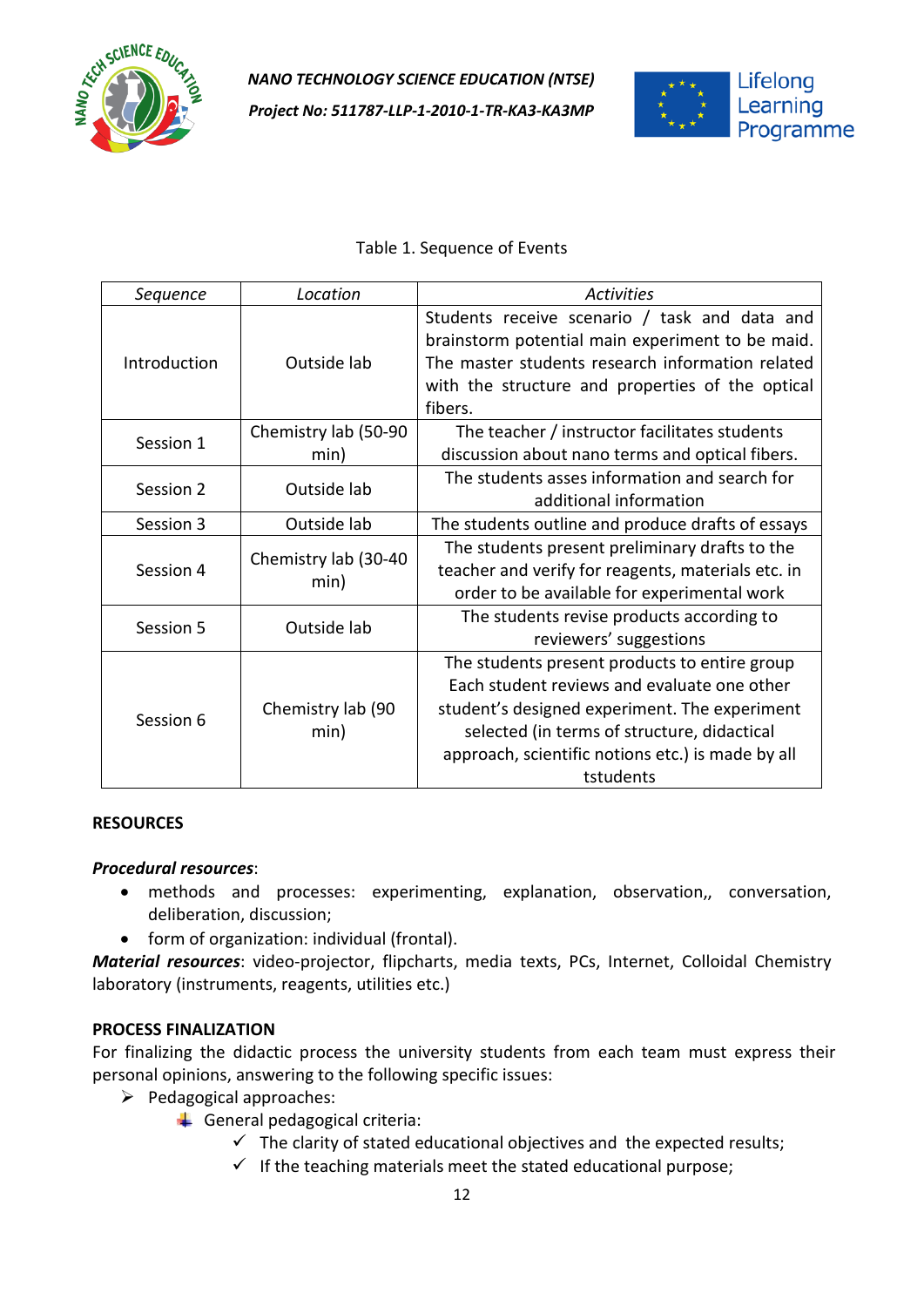

*Project No: 511787-LLP-1-2010-1-TR-KA3-KA3MP*



- $\checkmark$  The clarity of the learning objectives;
- $\checkmark$  Tasks are clearly described;
- $\checkmark$  If the activities are adapted to the target group.
- $\bigstar$  Pedagogical requirements focused on teacher:
	- $\checkmark$  To set their own learning goals;
	- $\checkmark$  To search and explore information;
	- $\checkmark$  To collect and retrieve information;
	- $\checkmark$  Communicate with students;
	- $\checkmark$  To seek and receive support from experts in Nanotechnologies.
- $\triangleright$  Effectiveness of the content:
	- $\blacksquare$  Information:
		- $\checkmark$  Information included are detailed and comprehensive;
		- $\checkmark$  Information included is relevant to the educational objectives set;
		- $\checkmark$  Information included are appropriate for the target group;
		- $\checkmark$  Information included helping to enrich the curriculum content;
		- $\checkmark$  Included information are related to relevant online resources;
		- $\checkmark$  Information included not contain labels or stereotypes political invoice / cultural / social / racial humiliation;
		- $\checkmark$  Information included are updated with current topics in the field of nanotechnology
		- $\checkmark$  Information sources are detailed.
	- **L** Structure:
		- $\checkmark$  Information included are well structured and organized;
		- $\checkmark$  Included texts are well structured;
		- $\checkmark$  Labels are suitable and representative sections for the information;
		- $\checkmark$  Online resources related with information are relevant;
	- $\leftarrow$  Presentation / Design:
		- $\checkmark$  Images and sounds included are properly referenced;
		- $\checkmark$  The texts are readable in terms of color, size, font type, arrangement and visual effects;
		- $\checkmark$  Graphics, images and videos included are well presented in terms of resolution, color and size;
		- $\checkmark$  Graphics, images, sound and video resources used are appropriate for the purpose;
		- $\checkmark$  Using images, videos and audio facilitates understanding;
	- $\triangleq$  Accuracy:
		- $\checkmark$  Links included in the proposed resources are appropriate and functional;
		- $\checkmark$  The language used is correct syntactically and grammatically;
		- $\checkmark$  Do you think there is a step that was omitted in the description of instructions or training materials?;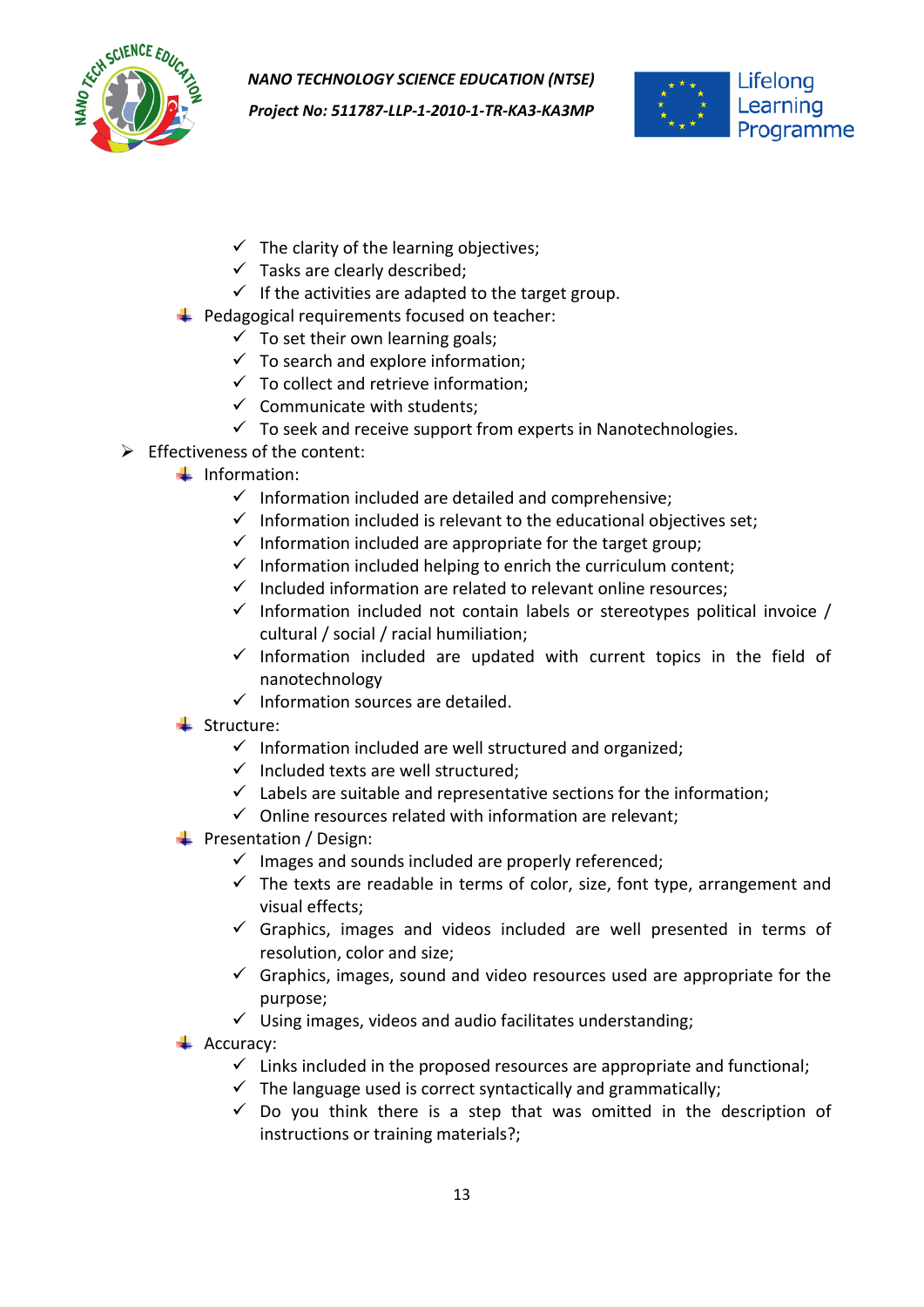



- $\leftarrow$  Designed tasks:
	- $\checkmark$  The information provided was relevant and motivating for understanding topic task;
	- $\checkmark$  Do you consider appropriate / interesting the introduction of laboratory work related to nanomaterials / nanotechnologies?;
	- $\checkmark$  You find it useful to acquire additional knowledge about nanomaterials / nanotechnologies?

Important: the last part of the activity becomes very important, due to the fact that it represents a "debriefing" of everything the student has learned and lived during the whole process. The proposed questions dedicated to students substantiate in fact, the activity objectives.

## **ASSESSMENT SUGESTIONS**

When the students make their final presentations has taken into consideration each aspect of their essay and also afterwards the laboratory work. Students receive a grade for this activity based on a combination of group score and an individual score. The individual score has been drawn from peer evaluations of the group process and evaluations of research notes collected by each student.

The evaluation of the students has to take into consideration the following items:

- $\triangleright$  understanding of the proposed / introduced concepts and terms;
- $\triangleright$  quality of retrieved information and investigation;
- $\triangleright$  clarity in the presentation of the selected information;
- $\triangleright$  active participation in various stages of the activity (power of argumentation, justification of presented opinions);
- $\triangleright$  laboratory work (abilities, skills, accuracy).

#### **IMPACT ON STUDENTS**

- $\triangleright$  using their real life perception and own life-experience as children / teenagers (especially linked to their knowledge);
- $\triangleright$  acquiring the necessary skills and capacities in their dual quality: as students and prospective teachers;
- $\triangleright$  maximizing the level of their involvement in the proposed topic;
- $\triangleright$  being eager to express their own opinions related to topic and to present their findings within the team and to the whole collective;
- $\triangleright$  being capable of gaining a deeper understanding of the current socio-scientific issues;
- $\triangleright$  better communicating with teacher and colleagues.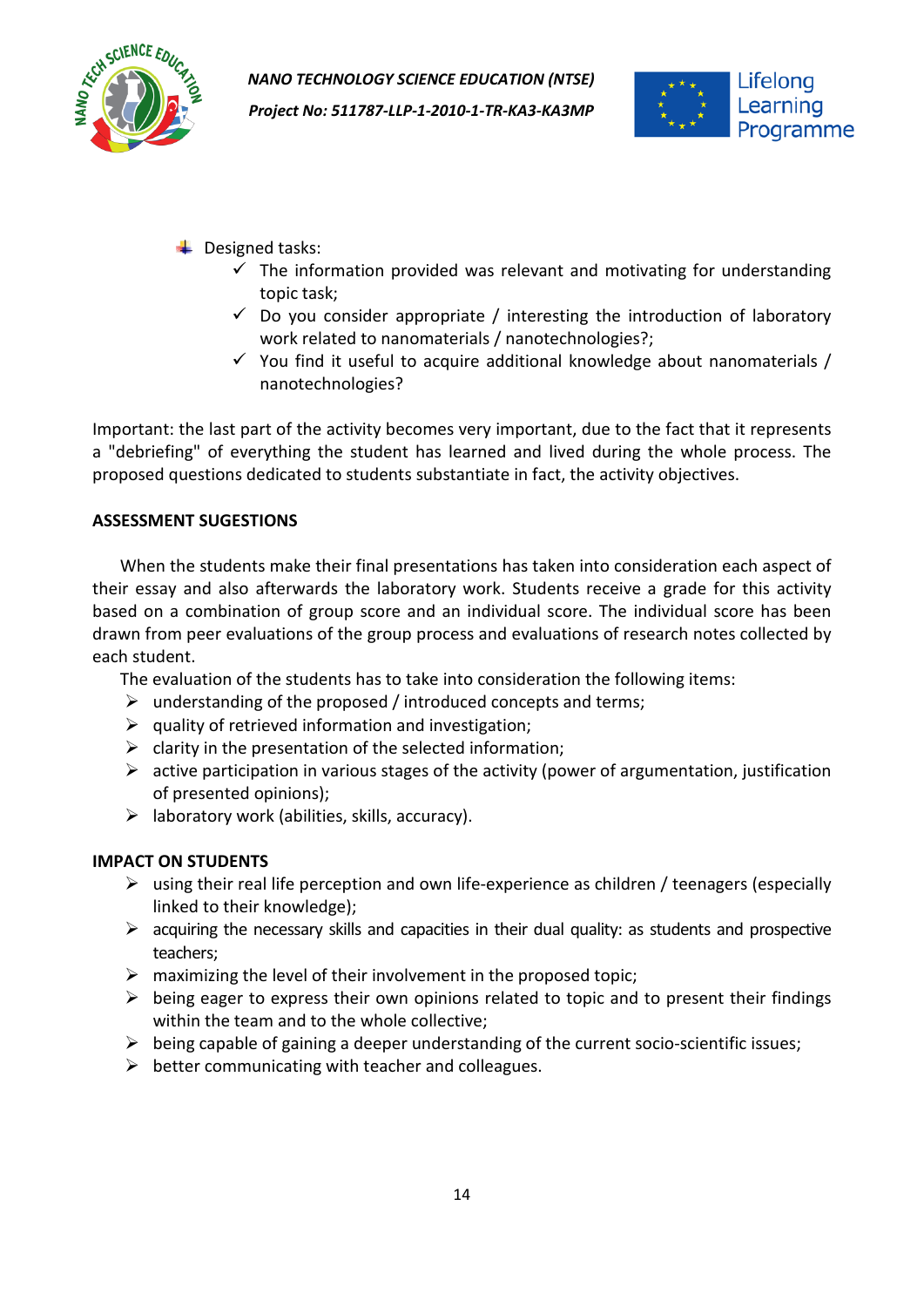



#### **STUDENTS' FEEDBACK**

#### *Expressed feedback*:

- real and actual issues have been discussed;
- opportunity to work in groups and know better the colleagues;
- possibility to express own opinion on certain issues;
- possibility to communicate without fear with the colleagues, and also with the teacher;
- proper frame to argument the own opinions, as well as listening patiently to others;
- opportunity to compile documents and find out things that otherwise are not so easy to know.

All students declared that they learn something new, interesting and actual during the activity. They were motivated and very interested to the presented / discussed subjects due to the fact that those topics aren't greatly deepened during university curricula.

#### *Processed feedback (graphical results)*:

Students were invited to fill in a questionnaire, in order to design a graphical feedback after processing their answers. *"Questionnaire for master students / prospective science teachers*" aimed at assessing and collecting information and suggestions on teaching effectiveness, content and usability of educational materials dedicated to teaching / learning Nanotechnologies created in the project Nano-Tech Science Education. The main sections of the questionnaire aimed pedagogical approaches and effectiveness of the content. The results are illustrated in the following diagrams.

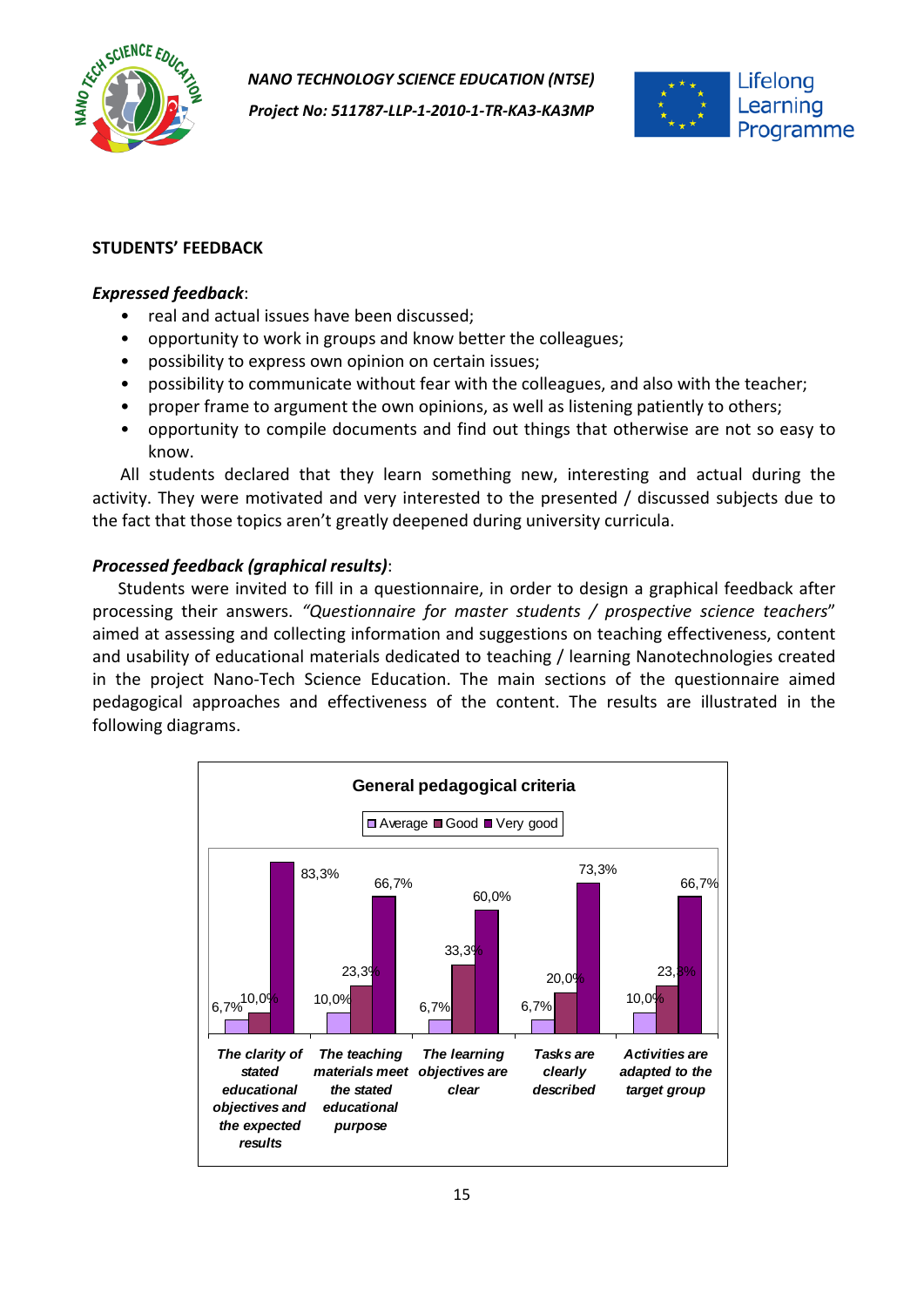

*Project No: 511787-LLP-1-2010-1-TR-KA3-KA3MP*



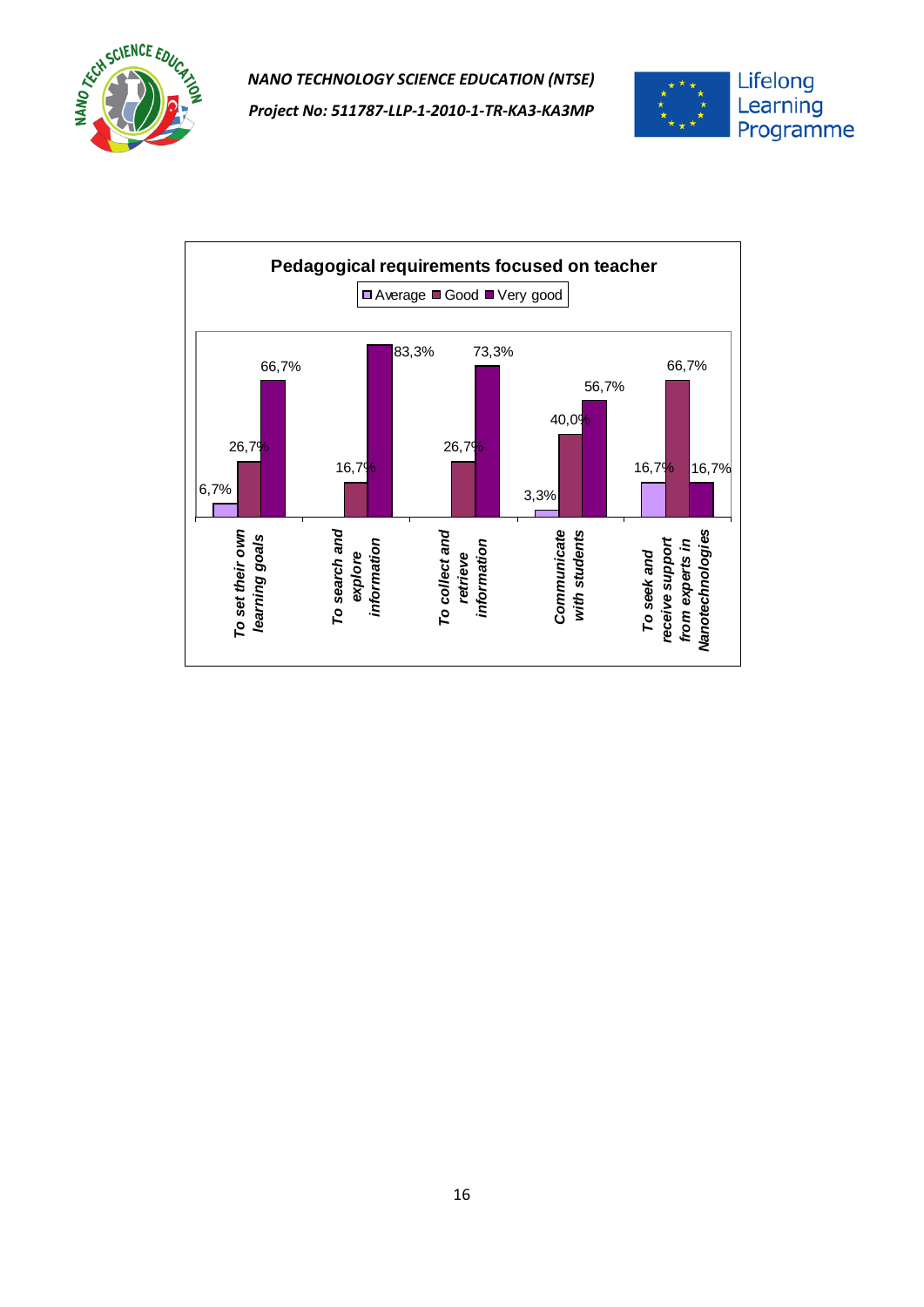

Lifelong Learning Programme

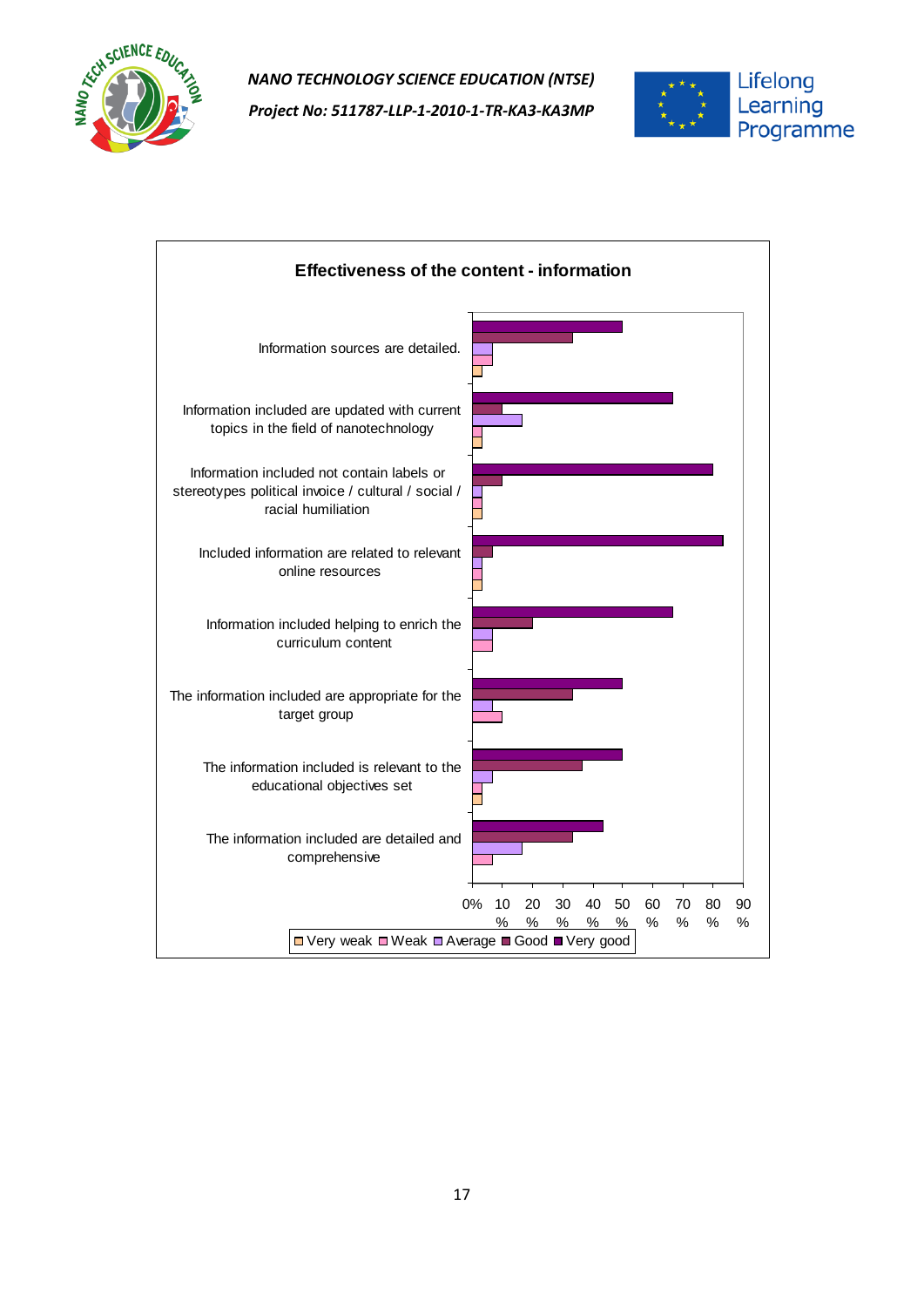

*Project No: 511787-LLP-1-2010-1-TR-KA3-KA3MP*





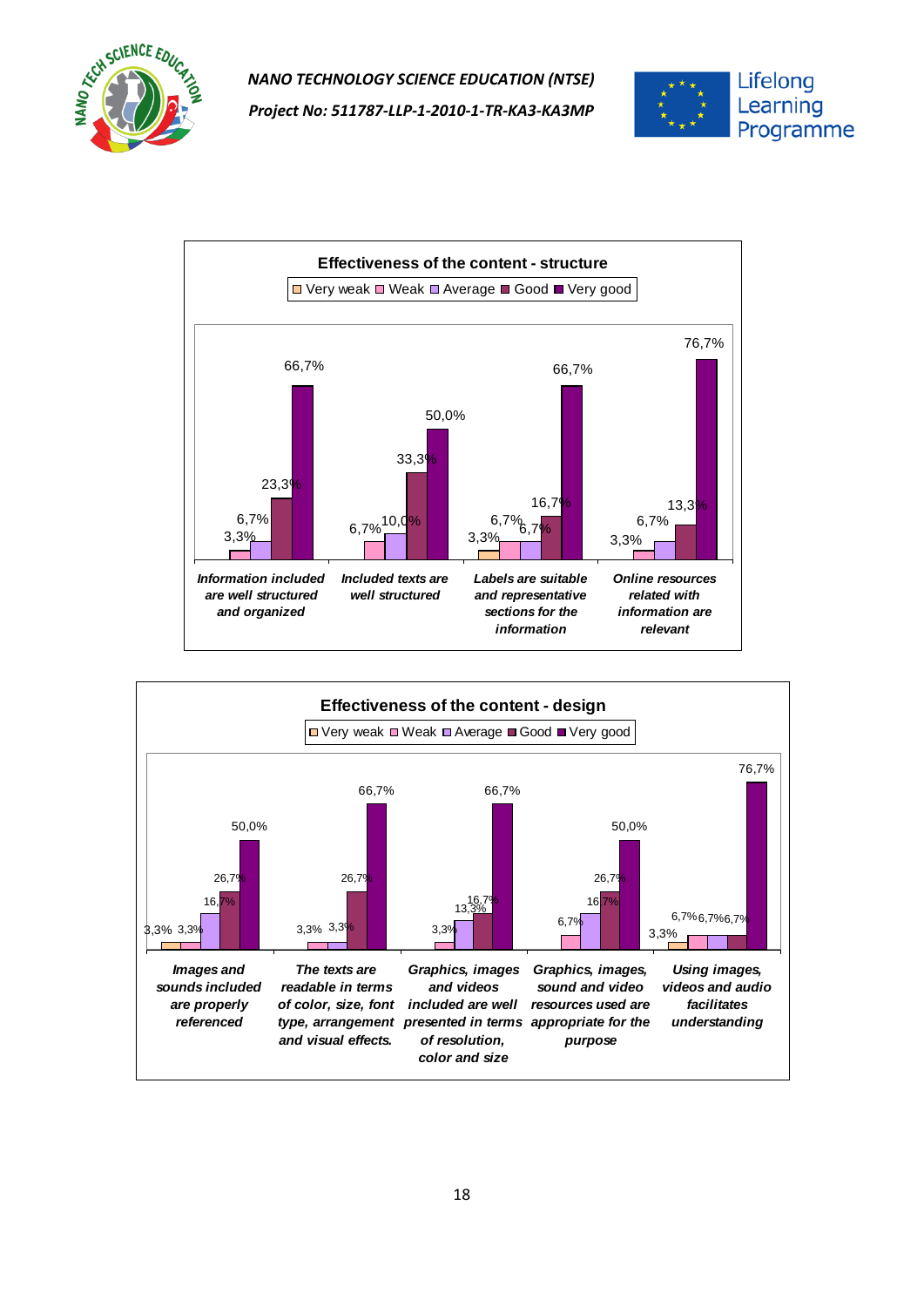